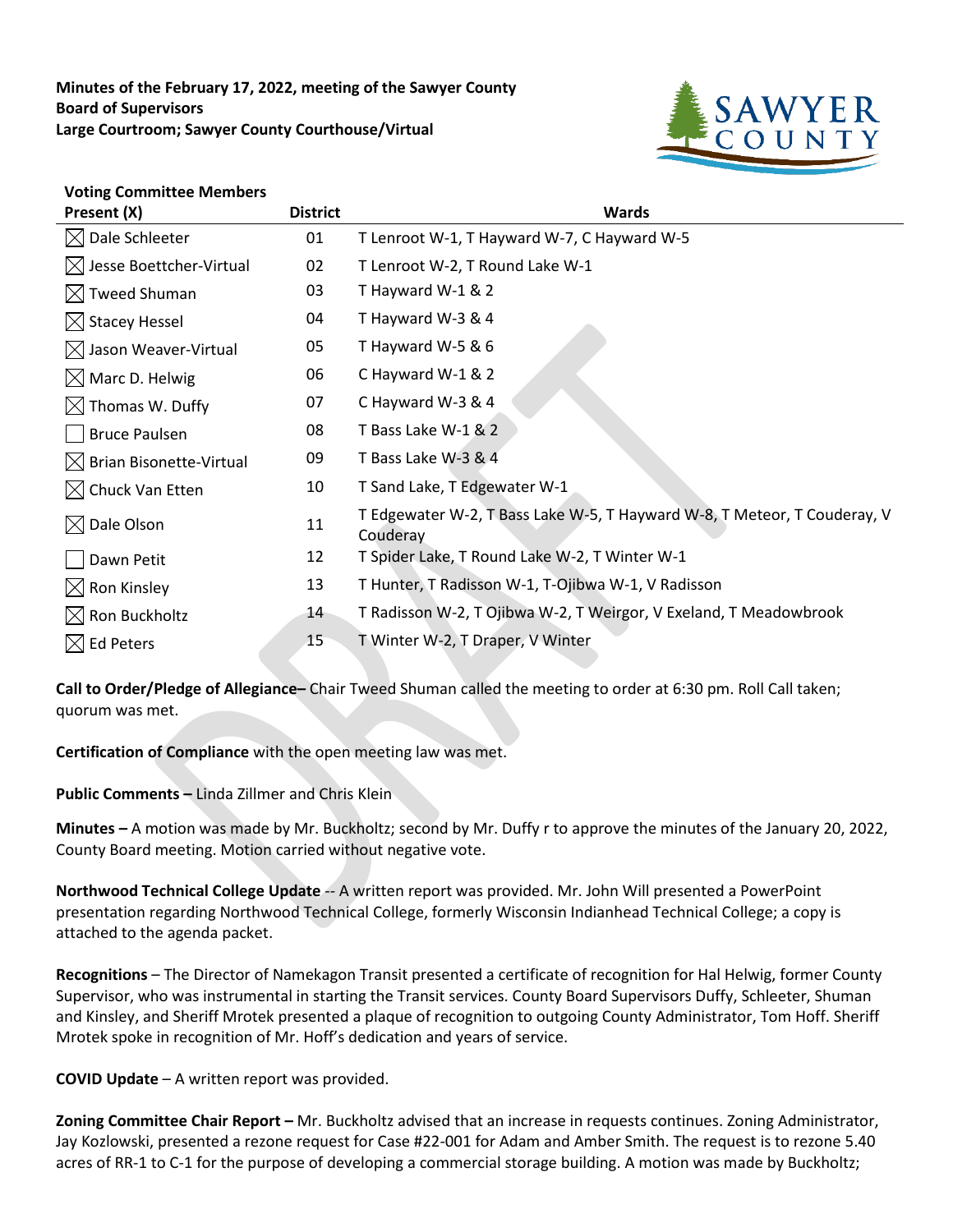second by Mr. Boettcher to approve this request with a change of noting February 17<sup>th</sup> instead of February 15<sup>th</sup> on the Resolution Board date. Motion carried without negative vote. Motion carried without negative vote.

**Public Safety Report** – Mr. Buckholtz advised that Judge Yackel presented information on two bills that are up for consideration at the State level. The jail population continues to increase and could be an issue in the future. The ambulance billing service, LifeQuest, has begun its work with Sawyer County billing. JusticePoint is hiring additional staff who will provide services for both the County and LCO.

**Public Works Committee Chair Report –** Mr. Kinsley advised that the airport remodel continues. Mr. Hoff reported on the courthouse construction update. Some bids were not received back and therefore, Miron Construction will be extending a portion of the bid request where we did not receive bids on the scopes of work. No action taken to approve bids.

**Land, Water and Forest Resources** -- Mr. Buckholtz presented the list of annual emergency fire wardens to be renewed. Motion was made by Mr. Helwig; second by Mr. Kinsley to approve the 2022 emergency fire warden list. Motion carried without negative vote.

The Cooper Land Trade Proposal was presented by Greg Peterson. A land trade proposal with Richard and Denise Cooper originally presented in 2017 is now back for consideration. A map and trade summary are attached. Motion was made by Mr. Helwig; second by Mr. Olson to approve the land trade authorizing the land trade. Motion carried without negative vote. A motion was made by Mr. Olson; second by Helwig to approve the Resolution for Withdrawal and Entry of County Forest Lands for Land Exchange. Motion carried without negative vote.

**Health and Human Services** – Mr. Schleeter provided an update. The Senior Resource Center continues to need individuals to fill vacant positions.

**Finance Committee Chair Report –** Mr. Peters presented several broadband proposals for consideration in using ARPA funds.

Mosaic is requesting \$400,000 for expansion off the Big Chetac Lake. Construction would take two years and begin in 2023. No additional funding sources outside of Mosaic's match are available. Total project cost is \$6.4M. Mr. Kinsley made a motion to approve this request; a second by Mr. Helwig. Roll Call vote was taken and passed  $11 - 2$  with "aye" votes from Schleeter, Boettcher, Shuman, Hessel, Weaver, Helwig, Duffy, Bisonette, Kinsley, Buckholtz and Peters. "Nay" votes were Van Etten and Olson.

Norvado is requesting \$100,000 for expansion in the Winter and Loretta-Draper area. Bob Thompson, CFO of Norvado presented the project. Total cost of this project is \$5.5M and the Town Winter will contribute \$10,000; Draper is discussing. Mr. Kinsley made a motion to approve the \$100,000 request; second by Mr. Helwig. The vote passed  $12 - 1$ with a "nay" vote from Mr. Van Etten.

Bevcomm is requesting \$100,000 for expansion in Exeland to service the 943-telephone exchange. A motion was made by Mr. Olson; second by Mr. Buckholtz to approve this request. Total cost is \$4.5M. The vote passed  $12 - 1$  with a "nay" vote from Mr. Van Etten.

Bond Issuance Process – Brian Della of PMA Securities reviewed a presentation on the bonding process; attached to the agenda. Mr. Olson left the meeting at 7:56 pm, returning at 7:56 pm. If the remaining bids come in, the anticipated date for the bond sale is March  $17<sup>th</sup>$ . The Board took a break from 8:10 pm to 8:18 pm.